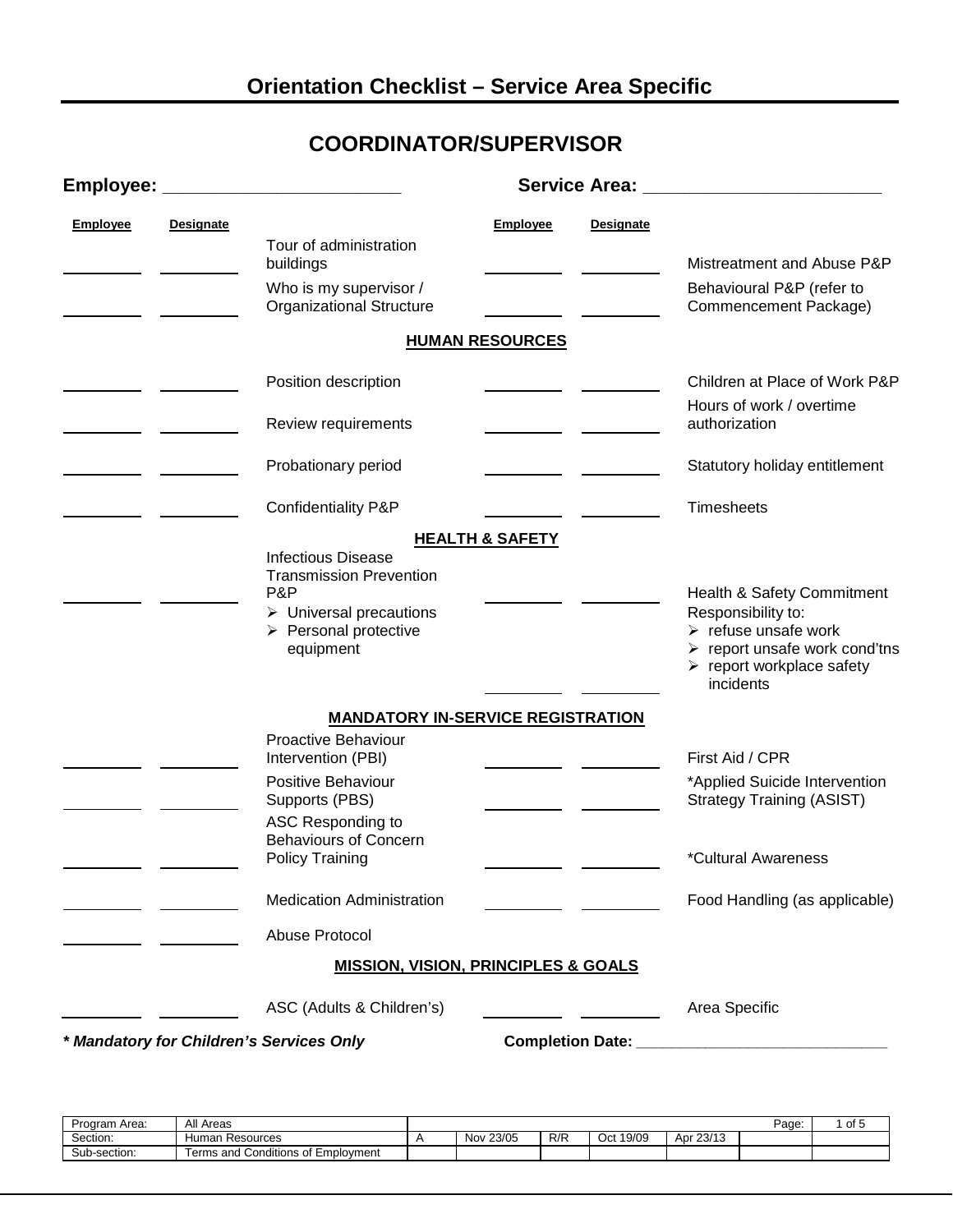# **FIRST DAY**

| <b>Employee</b> | <b>Designate</b> | <b>INTRODUCTION TO PEOPLE RECEIVING SERVICE AND SERVICE AREA</b>                             | <b>Employee</b> | <b>Designate</b> |                                                                                   |
|-----------------|------------------|----------------------------------------------------------------------------------------------|-----------------|------------------|-----------------------------------------------------------------------------------|
|                 |                  | Meet clients                                                                                 |                 |                  | Keys (as applicable)                                                              |
|                 |                  | Area tour                                                                                    |                 |                  | Meals                                                                             |
|                 |                  | Method of communication                                                                      |                 |                  |                                                                                   |
|                 |                  | <b>HEALTH &amp; SAFETY</b>                                                                   |                 |                  |                                                                                   |
|                 |                  | Identified hazards and<br>assessments                                                        |                 |                  | Smoke detectors                                                                   |
|                 |                  | Engineering, administrative                                                                  |                 |                  | Carbon monoxide detectors                                                         |
|                 |                  | and personal protective<br>controls                                                          |                 |                  | Fire extinguishers<br>Alarm System (as                                            |
|                 |                  | Telephone numbers                                                                            |                 |                  | applicable)                                                                       |
|                 |                  | $\triangleright$ Emergency<br>$\triangleright$ Other resources<br>$\triangleright$ Employees |                 |                  | <b>Worksite Hazardous</b><br><b>Material Information</b><br>System (WHMIS)        |
|                 |                  |                                                                                              |                 |                  | Emergency Response Plan<br>$\triangleright$ Fire                                  |
|                 |                  | Cell phones<br>> ASC owned<br>> Personal                                                     |                 |                  | $\triangleright$ Severe weather/kit<br><b>Emergency Preparedness</b><br>P&P       |
|                 |                  | <b>Working Alone Safety</b>                                                                  |                 |                  | $\triangleright$ Continuation of<br>services/Contingency<br>plans (as applicable) |
|                 |                  |                                                                                              |                 |                  |                                                                                   |
|                 |                  | Life Line                                                                                    |                 |                  | Appropriate work clothing<br>Corrective Action and                                |
|                 |                  | Prevention of Violence in<br>the Workplace                                                   |                 |                  | <b>Disciplinary Procedures</b><br>P&P                                             |
|                 |                  | First Aid Kit                                                                                |                 |                  | <b>Workplace Safety Incident</b><br>Reporting                                     |
|                 |                  | <b>Travel FA Kit</b>                                                                         |                 |                  | <b>Reporting Unsafe</b><br>Conditions in the<br>Workplace                         |
|                 |                  | Winter Car Kit (Children's<br>Services only)                                                 |                 |                  |                                                                                   |

#### **Completion Date:** *\_\_\_\_\_\_\_\_\_\_\_\_\_\_\_\_\_\_\_\_\_\_\_\_\_\_\_\_\_*

| Program Area: | All Areas                                         |               |     |              |           | Page: | ~€<br><u>L UI</u> |
|---------------|---------------------------------------------------|---------------|-----|--------------|-----------|-------|-------------------|
| Section:      | Human.<br>ı Resources                             | 23/05<br>Nov. | R/R | 19/09<br>Oct | Apr 23/13 |       |                   |
| Sub-section:  | Conditions of $\Gamma$<br>Employment<br>Ferms and |               |     |              |           |       |                   |
|               |                                                   |               |     |              |           |       |                   |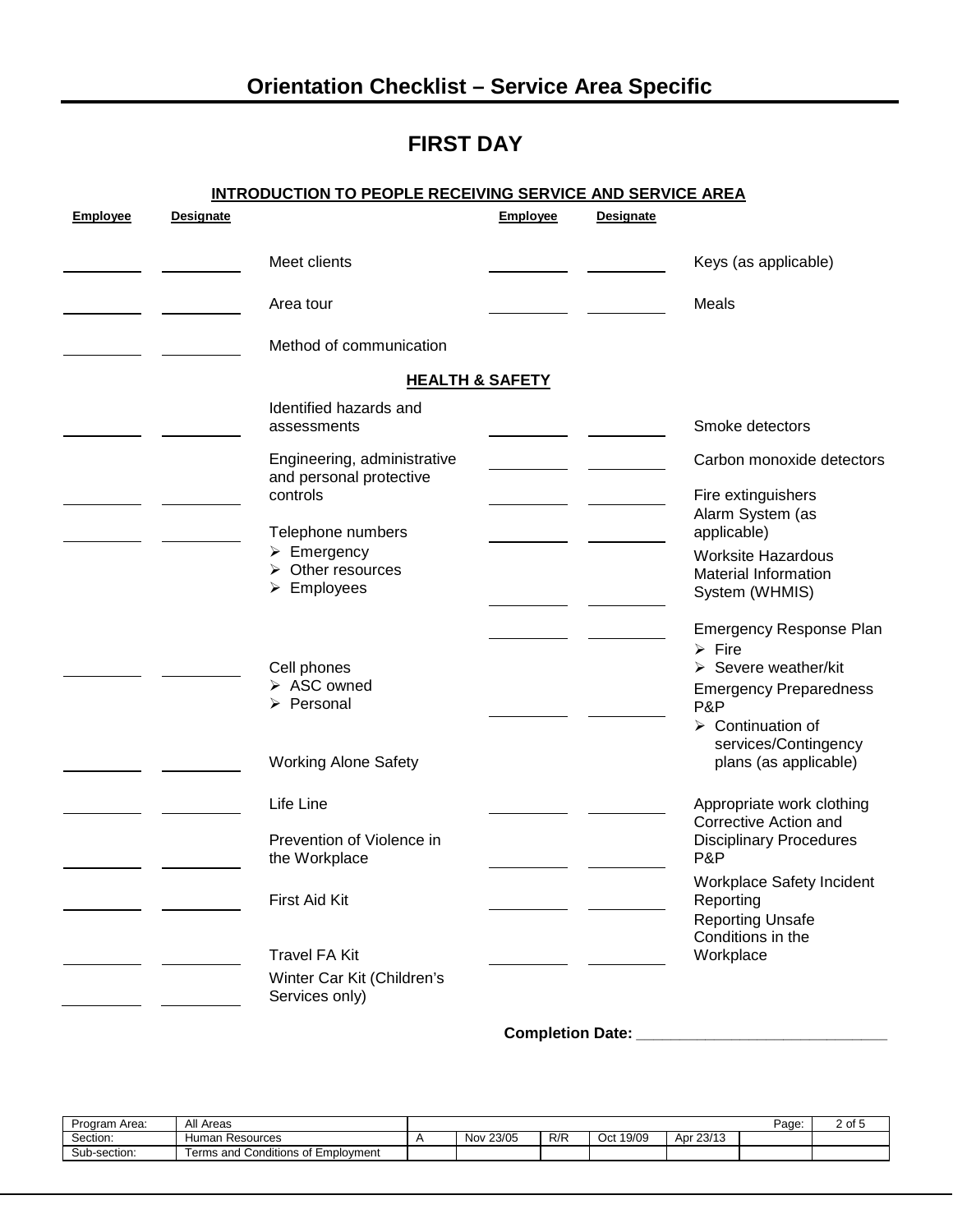### **PRIOR TO ASSUMING RESPONSIBILITY**

|                 |                  | <b>INTRODUCTION TO PEOPLE RECEIVING SERVICE</b>                                                   |                   |                  |                                                                                                                        |
|-----------------|------------------|---------------------------------------------------------------------------------------------------|-------------------|------------------|------------------------------------------------------------------------------------------------------------------------|
| <b>Employee</b> | <b>Designate</b> |                                                                                                   | Employee          | <b>Designate</b> |                                                                                                                        |
|                 |                  | Guardianship                                                                                      |                   |                  | Personal Profile                                                                                                       |
|                 |                  | Trusteeship                                                                                       |                   |                  | <b>Support Plans</b>                                                                                                   |
|                 |                  | Daily routine                                                                                     |                   |                  |                                                                                                                        |
|                 |                  | <b>INTRODUCTION TO SERVICE AREA</b>                                                               |                   |                  |                                                                                                                        |
|                 |                  | Shift routines<br>Employees' Schedules<br>$\triangleright$ Noting changes                         |                   |                  | <b>Employee Meetings</b><br>$\triangleright$ Explanation<br>$\triangleright$ Location of minutes<br>Safe Water Temps & |
|                 |                  |                                                                                                   |                   |                  | Bathing P&P<br>Safe Water Temp<br><b>Orientation Checklist</b><br>Completion                                           |
|                 |                  | DOCUMENTATION / COMMUNICATION                                                                     |                   |                  |                                                                                                                        |
|                 |                  | Extra forms (location)                                                                            |                   |                  | <b>Client Incident Reports</b>                                                                                         |
|                 |                  | Log Notes                                                                                         |                   |                  | Seizure Reports                                                                                                        |
|                 |                  | <b>Contact Notes</b>                                                                              |                   |                  | Documentation P&P                                                                                                      |
|                 |                  | <b>Medical Notes</b>                                                                              |                   |                  |                                                                                                                        |
|                 |                  | Occupancy Reports                                                                                 |                   |                  |                                                                                                                        |
|                 |                  | (Refer to Medication Orientation Checklist)                                                       | <b>MEDICATION</b> |                  |                                                                                                                        |
|                 |                  | <b>Medication P&amp;P</b>                                                                         |                   |                  | Med keys (area specific)                                                                                               |
|                 |                  | Medication binder                                                                                 |                   |                  | Medication storage                                                                                                     |
|                 |                  | <b>CLIENT SPECIFIC MEDICAL INFORMATION</b><br>AT-EI and Specialized<br>Procedures                 |                   |                  | Healthy eating / menu<br>guide                                                                                         |
|                 |                  | Seizures                                                                                          |                   |                  | Medical conditions<br>Medical treatments /                                                                             |
|                 |                  | Texture modified diets<br>Special diets (e.g., low fat,<br>allergies, diabetic, caffeine<br>free) |                   |                  | procedures                                                                                                             |

| Program Area: | Areas<br>All                              |                     |     |                   |                   | Page: | $\sim$<br>ושי<br>. |
|---------------|-------------------------------------------|---------------------|-----|-------------------|-------------------|-------|--------------------|
| Section:      | -luman<br>⊦ Resources                     | 23/05<br><b>Nov</b> | R/R | 19/09<br>۰.<br>◡◟ | $\Delta$ Dr 23/10 |       |                    |
| Sub-section:  | .<br>Conditions of Employment<br>erms and |                     |     |                   |                   |       |                    |
|               |                                           |                     |     |                   |                   |       |                    |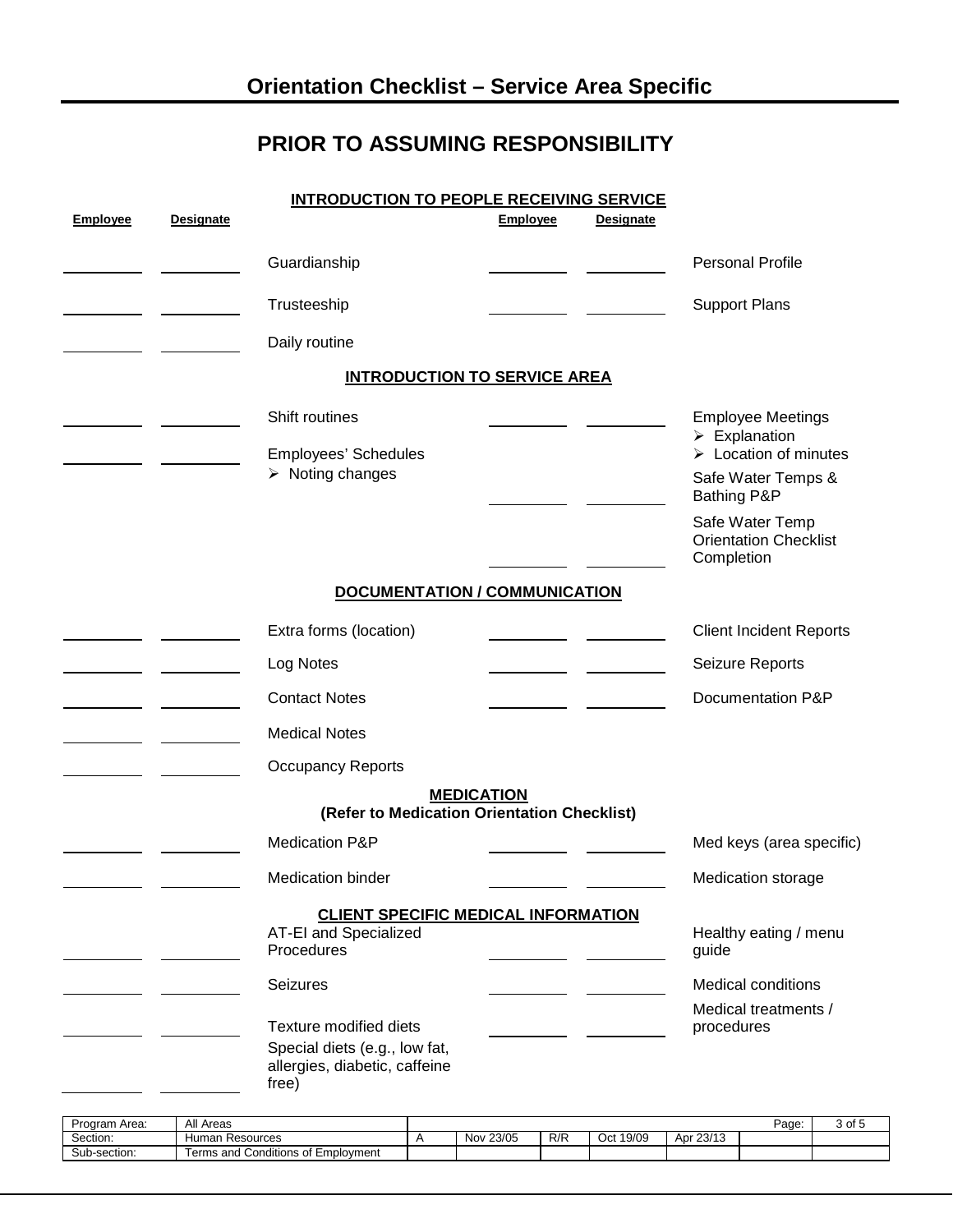#### **PRIOR TO ASSUMING RESPONSIBILITY CONTINUED . . .**

|--|

| <b>Employee</b> | <b>Designate</b> |                                                                                                                                                                          | <b>Employee</b> | <b>Designate</b> |                                                                                                                                                         |
|-----------------|------------------|--------------------------------------------------------------------------------------------------------------------------------------------------------------------------|-----------------|------------------|---------------------------------------------------------------------------------------------------------------------------------------------------------|
|                 |                  | Human Resources P&P<br><b>Binder</b>                                                                                                                                     |                 |                  | <b>Conflict of Interest P&amp;P</b>                                                                                                                     |
|                 |                  | Time sheets                                                                                                                                                              |                 |                  | Mistreatment & Abuse<br>P&P                                                                                                                             |
|                 |                  | Pay periods                                                                                                                                                              |                 |                  | Code of Ethics<br>Travel and related                                                                                                                    |
|                 |                  | Pay day procedure                                                                                                                                                        |                 |                  | expenses:<br>$\triangleright$ Clients                                                                                                                   |
|                 |                  | Overtime authorization                                                                                                                                                   |                 |                  | $\triangleright$ Employee                                                                                                                               |
|                 |                  | $\triangleright$ What constitutes as<br>overtime                                                                                                                         |                 |                  | Transportation with<br>agency-owned vehicles<br>> *Class 4 licensing                                                                                    |
|                 |                  | Sick time                                                                                                                                                                |                 |                  | $\triangleright$ *Q-straint                                                                                                                             |
|                 |                  | Telecommunication and<br><b>Technology Devices P&amp;P</b>                                                                                                               |                 |                  | Personal vehicle insurance                                                                                                                              |
|                 |                  | Consents P&P                                                                                                                                                             |                 |                  | Non-Smoking P&P                                                                                                                                         |
|                 |                  | <b>FINANCE PROCEDURES &amp; BUDGETS</b>                                                                                                                                  |                 |                  |                                                                                                                                                         |
|                 |                  | Handling of Individual<br>Funds P&P                                                                                                                                      |                 |                  | Financial designate /<br>alternate                                                                                                                      |
|                 |                  | <b>Clients Funds</b><br>$\triangleright$ Storage<br>$\triangleright$ Budget<br>House Expense / Grocery<br>Account<br>$\triangleright$ Storage<br>$\triangleright$ Budget |                 |                  | Documentation<br>$\triangleright$ Verify cash<br>$\triangleright$ Record transaction<br>$\triangleright$ Balance cash<br>$\triangleright$ File receipts |
|                 |                  | <b>RESPONDING TO SITUATIONS OR BEHAVIOURS OF CONCERN</b>                                                                                                                 |                 |                  |                                                                                                                                                         |
|                 |                  | (To be completed by Behaviour Coord/Designate only)                                                                                                                      |                 |                  |                                                                                                                                                         |
|                 |                  | AT-EI and Specialized<br>Procedures P&P                                                                                                                                  |                 |                  | <b>Individual Planned</b><br>Procedure (as applicable)                                                                                                  |
|                 |                  | <b>Responding to Situations</b><br>or Behaviours of Concern<br>P&P                                                                                                       |                 |                  |                                                                                                                                                         |

**Completion Date:** *\_\_\_\_\_\_\_\_\_\_\_\_\_\_\_\_\_\_\_\_\_\_\_\_\_\_\_\_\_*

| Program Area: | All Areas                               |           |     |              |           | -<br>Page: | 4 of |
|---------------|-----------------------------------------|-----------|-----|--------------|-----------|------------|------|
| Section:      | Human<br>Resources                      | Nov 23/05 | R/R | 19/09<br>Oct | Apr 23/1? |            |      |
| Sub-section:  | Terms and Conditions of L<br>Emplovment |           |     |              |           |            |      |